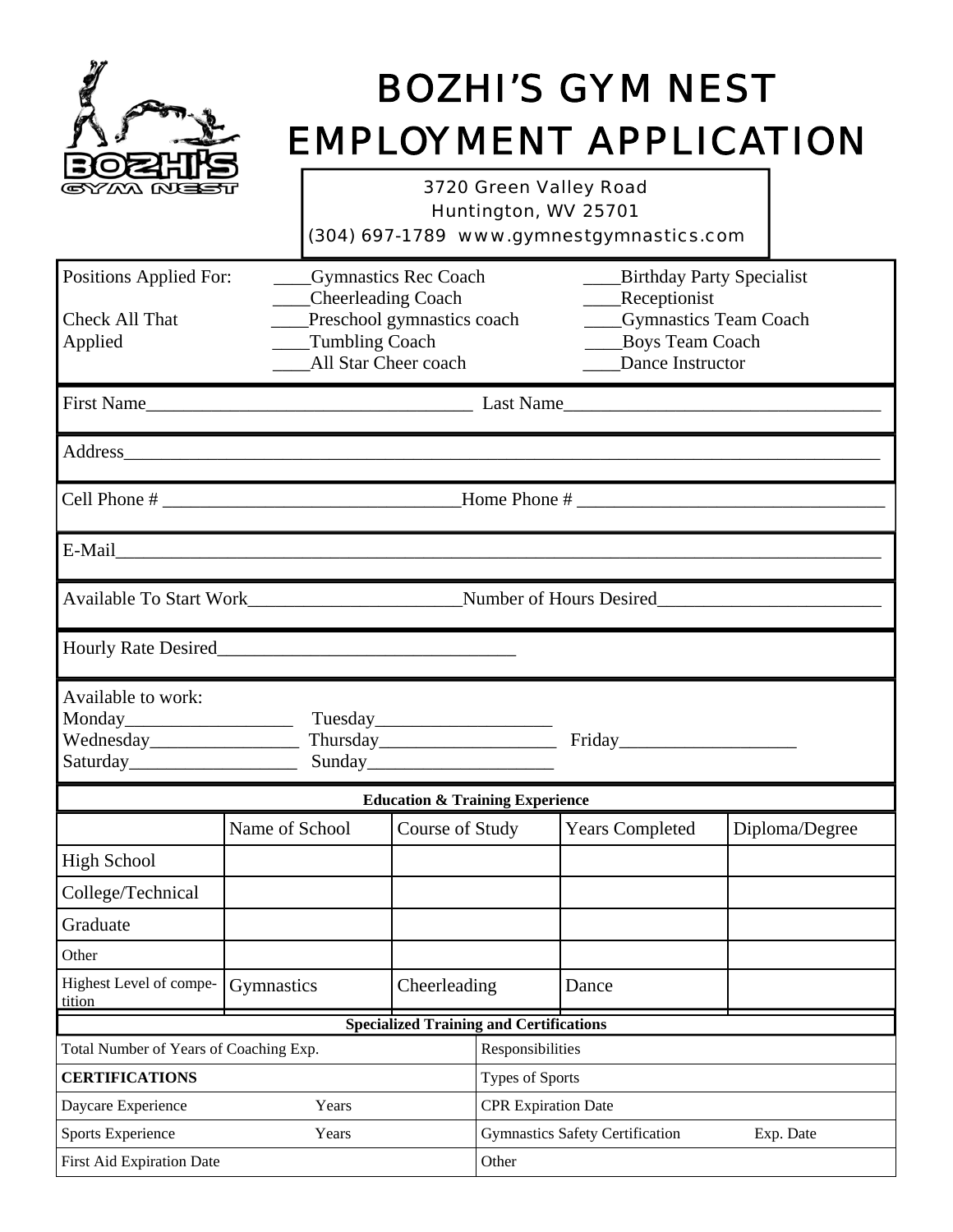## **Coaching Experience:**

| <b>Preschool Gymnastics</b>            | Yes        | No             |
|----------------------------------------|------------|----------------|
| <b>Beginner Girls Gymnastics</b>       | Yes        | No             |
| <b>Beginner Boys Gymnastics</b>        | Yes        | N <sub>0</sub> |
| Intermediate/Advanced Girls Gymnastics | Yes        | N <sub>0</sub> |
| Intermediate/Advanced Boys Gymnastics  | $Yes_$     | N <sub>0</sub> |
| Cheerleading (Stunts, Cheer, Dance)    | Yes        | N <sub>0</sub> |
| Tumbling                               | Yes        | N <sub>0</sub> |
| Trampoline                             | <b>Yes</b> | No.            |
| Proficient in use of In-ground pits    | Yes        | N <sub>0</sub> |
| Proficient in use of spotting belts    | Yes        | No             |

## **Highest Skill You Can Teach & Spot:**

| Girls<br>Vault     | <b>Boys</b>          |  |
|--------------------|----------------------|--|
|                    | Pommel Horse         |  |
| <b>Uneven Bars</b> | <b>Parallel Bars</b> |  |
| Beam               | <b>High Bar</b>      |  |
| Floor              | Vault                |  |
| Trampoline         | <b>Rings</b>         |  |

## **Employment Experience (Start With The Most Recent Employment)**

|                   | Supervisor's Name _____________________________Contact # _______________________                                                                                                                                                                                                                                |  |
|-------------------|-----------------------------------------------------------------------------------------------------------------------------------------------------------------------------------------------------------------------------------------------------------------------------------------------------------------|--|
|                   |                                                                                                                                                                                                                                                                                                                 |  |
|                   |                                                                                                                                                                                                                                                                                                                 |  |
|                   |                                                                                                                                                                                                                                                                                                                 |  |
|                   | Supervisor's Name ______________________________Contact # ______________________                                                                                                                                                                                                                                |  |
|                   |                                                                                                                                                                                                                                                                                                                 |  |
|                   |                                                                                                                                                                                                                                                                                                                 |  |
|                   |                                                                                                                                                                                                                                                                                                                 |  |
|                   | Supervisor's Name ______________________________Contact # _______________________                                                                                                                                                                                                                               |  |
|                   |                                                                                                                                                                                                                                                                                                                 |  |
|                   |                                                                                                                                                                                                                                                                                                                 |  |
|                   |                                                                                                                                                                                                                                                                                                                 |  |
| Supervisor's Name | Contact # $\frac{1}{2}$ $\frac{1}{2}$ $\frac{1}{2}$ $\frac{1}{2}$ $\frac{1}{2}$ $\frac{1}{2}$ $\frac{1}{2}$ $\frac{1}{2}$ $\frac{1}{2}$ $\frac{1}{2}$ $\frac{1}{2}$ $\frac{1}{2}$ $\frac{1}{2}$ $\frac{1}{2}$ $\frac{1}{2}$ $\frac{1}{2}$ $\frac{1}{2}$ $\frac{1}{2}$ $\frac{1}{2}$ $\frac{1}{2}$ $\frac{1}{2}$ |  |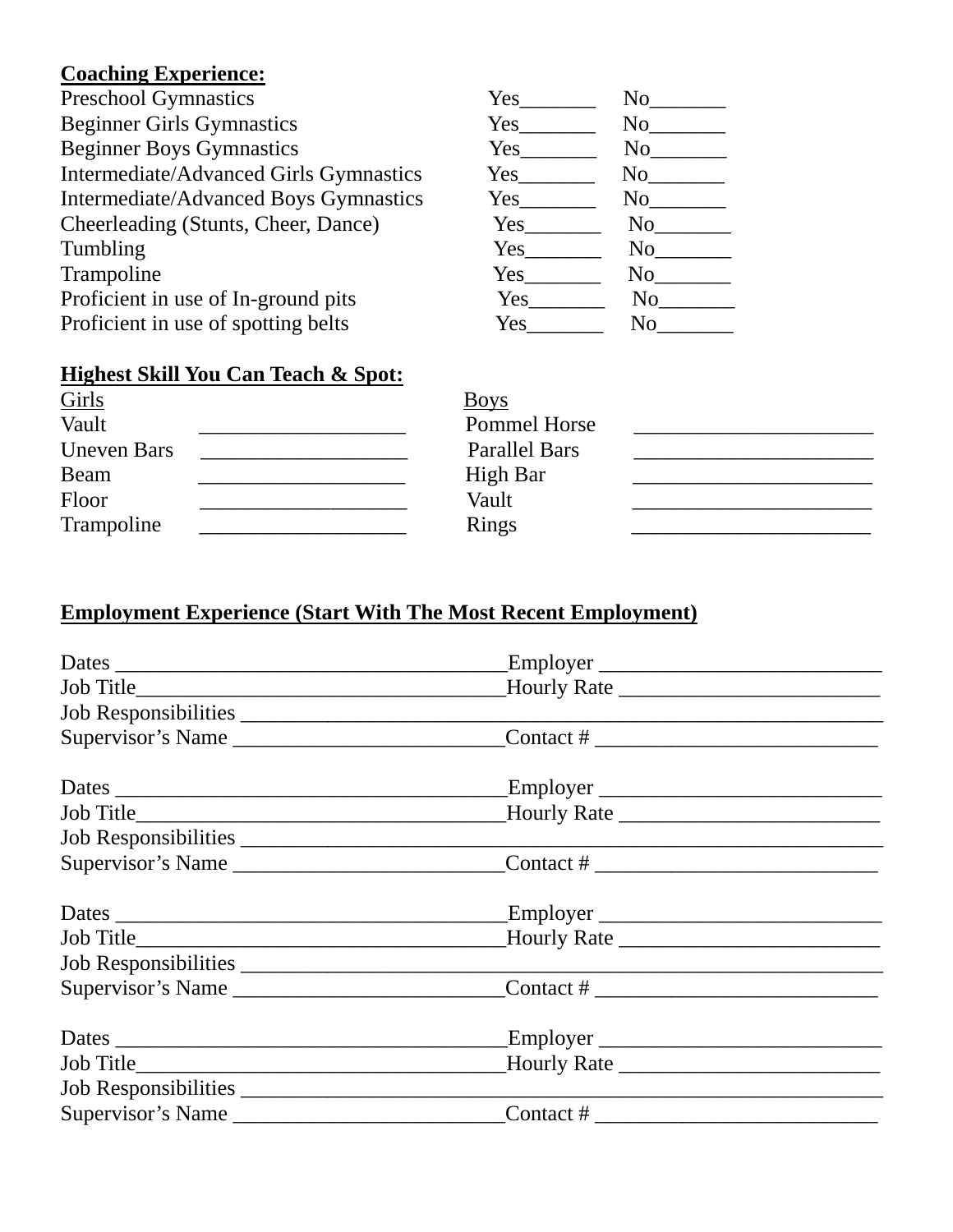### **Professional References:**

| Name            |                                                           |
|-----------------|-----------------------------------------------------------|
| Address         | <u> 1980 - Andrea Andrewski, fransk politik (d. 1980)</u> |
| Phone #         |                                                           |
|                 |                                                           |
|                 |                                                           |
| Name<br>Address |                                                           |
| Phone #         |                                                           |
|                 |                                                           |

#### **Additional Information**

Please list additional activities, certifications, awards, experience or any other information which you believe would be helpful in the review of your application.

#### **Personal References:**

| Name<br>and the control of the control of the control of the control of the control of the control of the control of the           |
|------------------------------------------------------------------------------------------------------------------------------------|
| Address<br>and the control of the control of the control of the control of the control of the control of the control of the        |
| Contact #s                                                                                                                         |
|                                                                                                                                    |
|                                                                                                                                    |
|                                                                                                                                    |
|                                                                                                                                    |
| Name<br>and the control of the control of the control of the control of the control of the control of the control of the           |
| Address                                                                                                                            |
| Contact #s<br><u> 2000 - Jan Sarajević, politika i postao da postao da postao da predsjednje postao da postao da predsjednje p</u> |
|                                                                                                                                    |
|                                                                                                                                    |
|                                                                                                                                    |
|                                                                                                                                    |
| Name                                                                                                                               |
| Address                                                                                                                            |
| Contact #s                                                                                                                         |
| How Acquainted                                                                                                                     |
| Number of Years Acquainted                                                                                                         |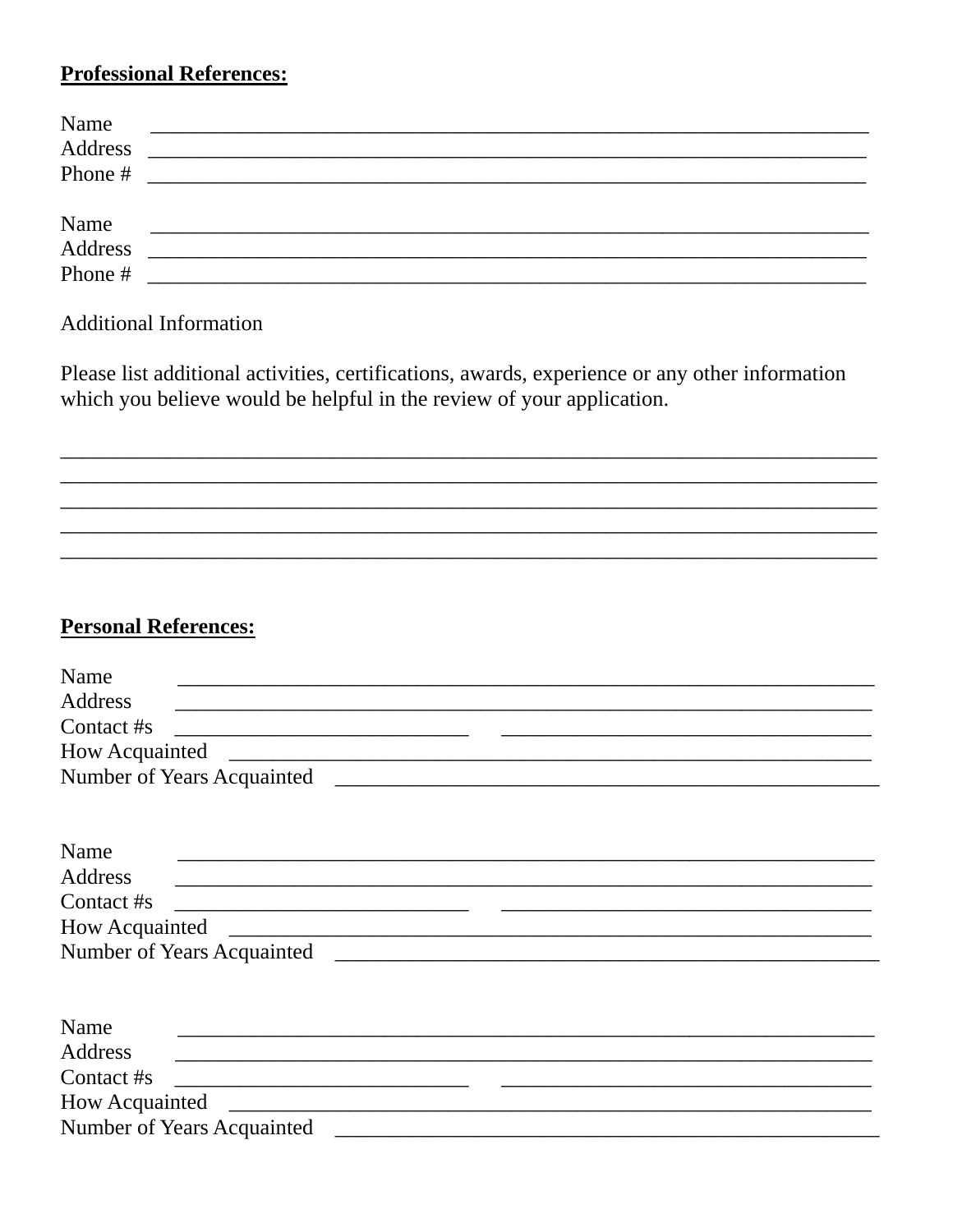| <b>Special Questionnaire:</b><br>Do you have any Physical limitations?                                                                                                                                                                                                                                           |          | No       |
|------------------------------------------------------------------------------------------------------------------------------------------------------------------------------------------------------------------------------------------------------------------------------------------------------------------|----------|----------|
| If yes, please explain                                                                                                                                                                                                                                                                                           |          |          |
| Do you have a car for transportation?                                                                                                                                                                                                                                                                            |          | No       |
| In case of an emergency contact:                                                                                                                                                                                                                                                                                 |          |          |
|                                                                                                                                                                                                                                                                                                                  |          | Relation |
| Contact #s $\frac{1}{2}$ $\frac{1}{2}$ $\frac{1}{2}$ $\frac{1}{2}$ $\frac{1}{2}$ $\frac{1}{2}$ $\frac{1}{2}$ $\frac{1}{2}$ $\frac{1}{2}$ $\frac{1}{2}$ $\frac{1}{2}$ $\frac{1}{2}$ $\frac{1}{2}$ $\frac{1}{2}$ $\frac{1}{2}$ $\frac{1}{2}$ $\frac{1}{2}$ $\frac{1}{2}$ $\frac{1}{2}$ $\frac{1}{2}$ $\frac{1}{2}$ |          |          |
|                                                                                                                                                                                                                                                                                                                  | Relation |          |
| $\text{Context} \# \text{s}$                                                                                                                                                                                                                                                                                     |          |          |

I certify the facts contained in the application are true and complete to the best of my knowledge and I understand, if employed, falsified statements on this application are grounds for dismissal. I authorize investigation of all statements contained herein and references listed above.

I authorize the investigation of any all statements contained in this application. I also authorize, whether listed or not, any person, school, current employer, past employers and organizations to provide relevant information and opinions that may be useful in making a hiring decision. I release such persons and organization from any legal liability in making such statements. A copy of this Affidavit signed by me can be used as my authorization for release of information from my former employers, schools, or persons named in this application.

I also agree and encourage a complete background check on myself if Bozhi's Gym Nest deems it necessary. This investigation may include investigation of my current and former employers and educational institutions.

I release, hold harmless and agree not to sue or file any claim of any kind against my current or former employer or educational institution, any officer or employee or either that in good faith furnishes written or oral references requested by Bozhi's Gym Nest, to complete the background investigation.

If hired, I also agree to a drug screening at the discretion of Bozhi's Gym Nest. I also acknowledge there may be random drug screening tests during my employment at Bozhi's Gym Nest. I hereby consent to a pre and post-employment drug screen as a condition of employment, if required.

I do hereby authorize and release Bozhi's Gym Nest in the collection of the above information.

I understand that this application, verbal statements by Management, or subsequent employment does not create an expressed or implied contract of employment for any definite period of time. If employed, I understand that I have been hired at the will of the employer and my employment may be terminated at any time, with or without reason and with or without notice.

\_\_\_\_\_\_\_\_\_\_\_\_\_\_\_\_\_\_\_\_\_\_\_\_\_\_\_\_\_\_\_\_\_\_\_\_\_\_\_\_\_\_\_ \_\_\_\_\_\_\_\_\_\_\_\_\_\_\_\_\_\_\_\_\_\_\_\_\_\_\_\_\_

I have read, understand and, by my signature, consent to these statements.